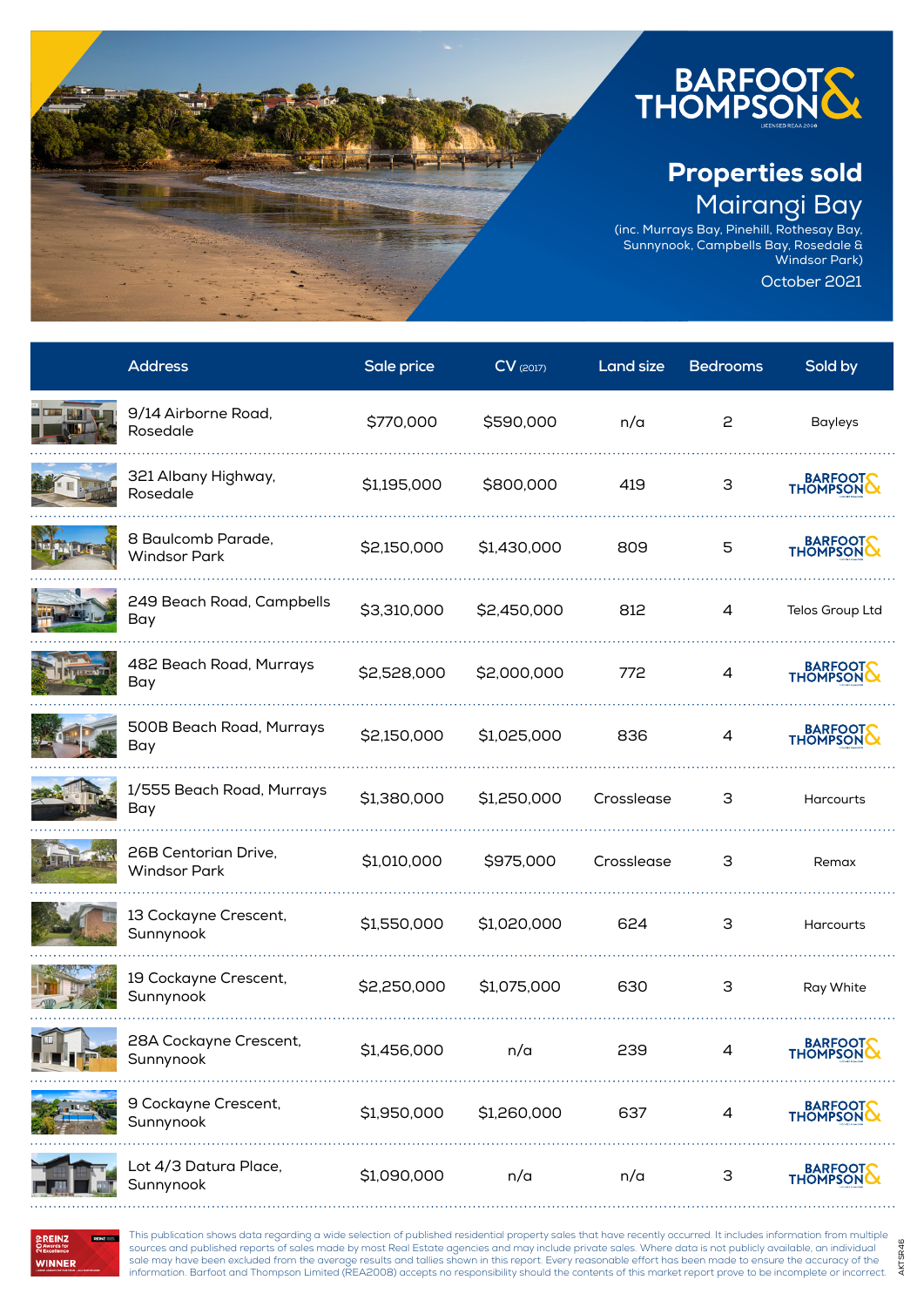

## Properties sold Mairangi Bay

AKTSR46

(inc. Murrays Bay, Pinehill, Rothesay Bay, Sunnynook, Campbells Bay, Rosedale & Windsor Park) October 2021

**Address Sale price CV** (2017) **Land size Bedrooms Sold by** 235B East Coast Road, Mairangi Bay \$1,810,000 \$1,680,000 <sup>463</sup> <sup>5</sup> Bayleys 415A East Coast Road, BARFOOT Mairangi Bay \$2,055,000 \$1,700,000 <sup>450</sup> <sup>5</sup> 2/484 East Coast Road, BARFOOT 2/404 Lust Coust Rouu, \$1,310,000 \$1,290,000 Crosslease 4<br>Windsor Park 29A Garadice Road, **BARFOOTS** Rothesay Bay \$1,600,000 \$1,120,000 Crosslease <sup>3</sup> 35A Gulf View Road, 55,725,000 n/a 424 4 Harcourts<br>Murrays Bay 44 Hyde Road, Rothesay BARFOOTS Bay \$3,070,000 \$2,500,000 <sup>741</sup> <sup>5</sup> 5 Jeanette Place, Mairangi BARFOOT biocalictic Fiacc, Fransıngı ( 1,885,000 \$1,290,000 660 % = 4<br>Bay BARFOOT 5 Killybegs Drive, Pinehill  $$2,130,000$  \$1,360,000 697 5 4 Knights Close, Rothesay Animgrits Close, Notricsay \$2,420,000 \$2,140,000 1065 5 Harcourts<br>Bay 12 Korotaha Terrace, Rothesay Bay \$1,920,000 \$1,320,000 <sup>1012</sup> <sup>3</sup> Bayleys 41 Mayfair Crescent, 41 Iaylan Crescent, \$2,498,000 \$1,640,000 685 4 Harcourts<br>Mairangi Bay <u>. . . . . . . . . . . . . . .</u> 3 Mowbray Place, Sunnynook \$1,870,000 \$995,000 <sup>713</sup> <sup>4</sup> Ray White . . . . . . . . . . . . . . . Lot 1/9 Mowbray Place, Sunnynook \$1,251,000 n/a <sup>156</sup> <sup>4</sup> Harcourts

WINNER

This publication shows data regarding a wide selection of published residential property sales that have recently occurred. It includes information from multiple sources and published reports of sales made by most Real Estate agencies and may include private sales. Where data is not publicly available, an individual sale may have been excluded from the average results and tallies shown in this report. Every reasonable effort has been made to ensure the accuracy of the information. Barfoot and Thompson Limited (REA2008) accepts no responsibility should the contents of this market report prove to be incomplete or incorrect.